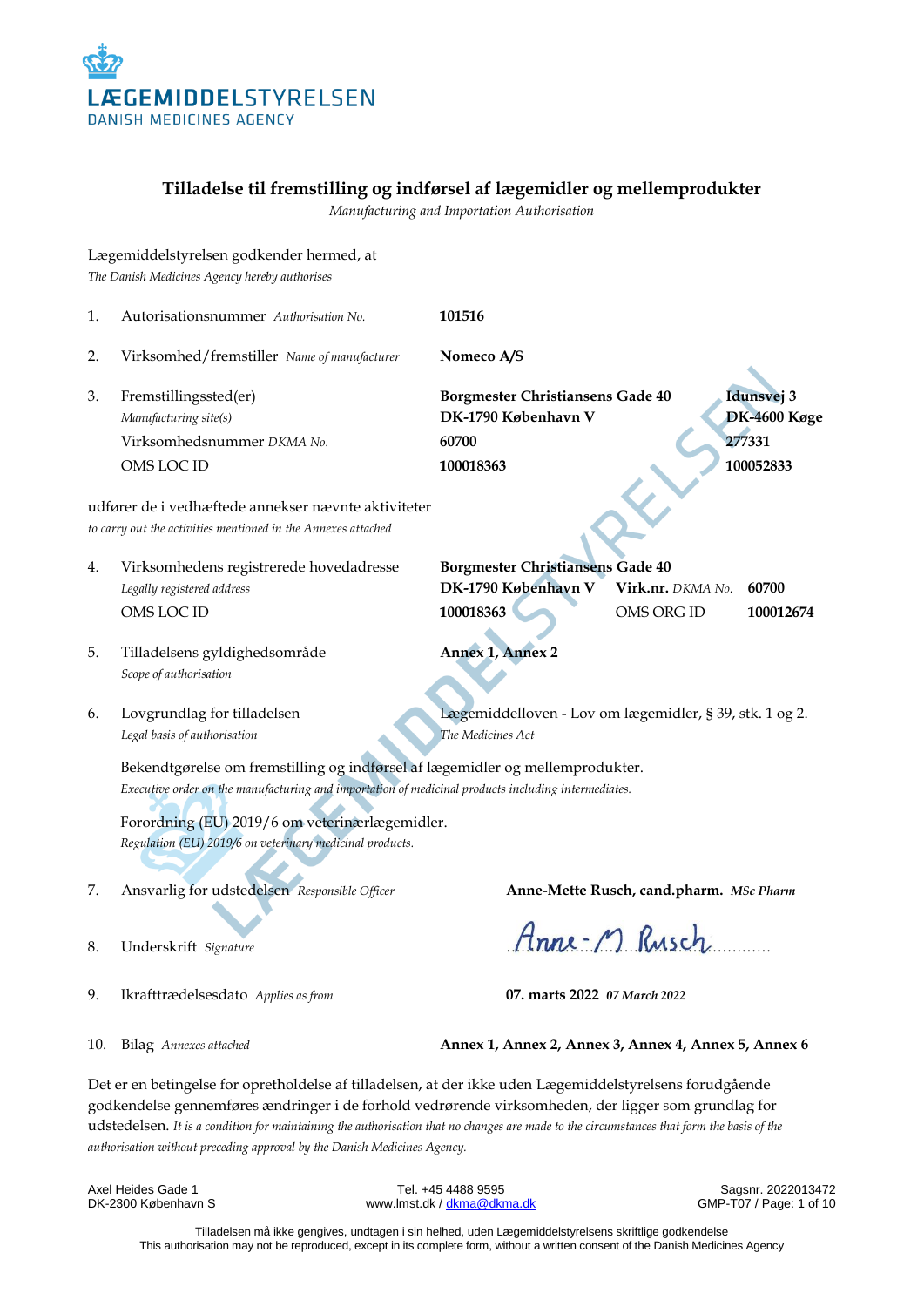

Denne tilladelse erstatter tilladelse med aut. nr. 101161 *Substitutes authorisation with aut. no. 101161*

REGENTIDENCY VERY SEP

Axel Heides Gade 1 **Axel Heides Gade 1** Tel. +45 4488 9595 Sagsnr. 2022013472<br>DK-2300 København S Sagsnr. 2012 Sagsnr. 2022013472 www.lmst.dk /  $dkma@dkma.dk$ 

Tilladelsen må ikke gengives, undtagen i sin helhed, uden Lægemiddelstyrelsens skriftlige godkendelse This authorisation may not be reproduced, except in its complete form, without a written consent of the Danish Medicines Agency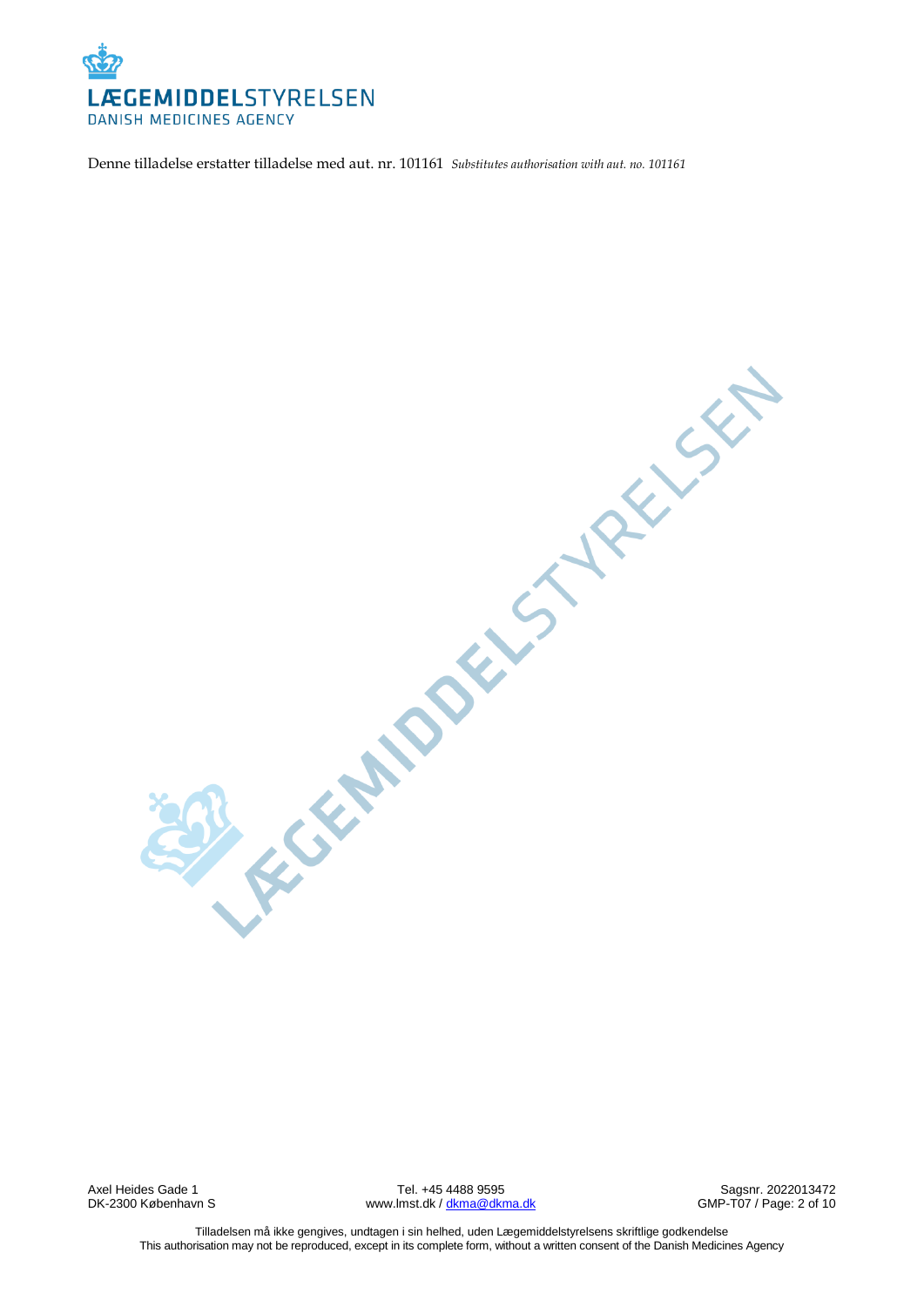

*Scope of Authorisation*

# **Adresse på site** *Address of the site* **Borgmester Christiansens Gade 40, DK-1790 København V**

**LÆGEMIDLER** *MEDICINAL PRODUCTS*

#### **DOMÆNE** *DOMAIN*

- ⊠ Humane lægemidler *Human Medicinal Products*
- $\boxtimes$ Veterinære lægemidler *Veterinary Medicinal Products*

#### **GODKENDTE AKTIVITETER** *AUTHORISED OPERATIONS*

- ⊠ Fremstillingsaktiviteter (iht. del 1) *Manufacturing operations (according to part 1)*
- $\boxtimes$ Indførsel af lægemidler (iht. del 2) *Importation of medicinal products (according to part 2)*

#### **ANNEX 1 - DEL 1 FREMSTILLINGSAKTIVITETER** *MANUFACTURING OPERATIONS*

- Fremstillingsaktiviteter inkluderer modtagelse, oplagring og distribution af de anførte lægemiddelformer, medmindre andet er anført. M*anufacturing operations include receipt, storage and distribution of the specified dosage forms unless informed to the contrary.*
- Udlevering af lægemidler med apoteksforbehold må ikke ske direkte til forbrugere. *Distribution of medicinal products comprised by the Pharmacy Monopoly directly to consumers must not take place.*

| 1.4 | Andre lægemidler eller andre fremstillingsaktiviteter<br>Other products or manufacturing activity |                                                                                                                                          |
|-----|---------------------------------------------------------------------------------------------------|------------------------------------------------------------------------------------------------------------------------------------------|
|     | 1.4.3                                                                                             | Andet Other<br>Opbevaring af retentionsprøver for andre fremstillere<br>$\Omega$<br>Storage of retention samples for other manufacturers |
| 1.5 | Færdigkonfektionering Packaging                                                                   |                                                                                                                                          |
|     | 1.5.2                                                                                             | Sekundær pakning Secondary packing                                                                                                       |
|     |                                                                                                   |                                                                                                                                          |

**Begrænsninger eller uddybende bemærkninger til ovennævnte fremstillingsaktiviteter** *Any restrictions or clarifying remarks related to the scope of these manufacturing operations*

1.5.2 Tilladelse til sekundær pakning inkluderer tilladelse til frigivelse af de pakkede lægemidler *Authorisation for secondary packaging includes authorisation for batch release of the packaged medicinal products*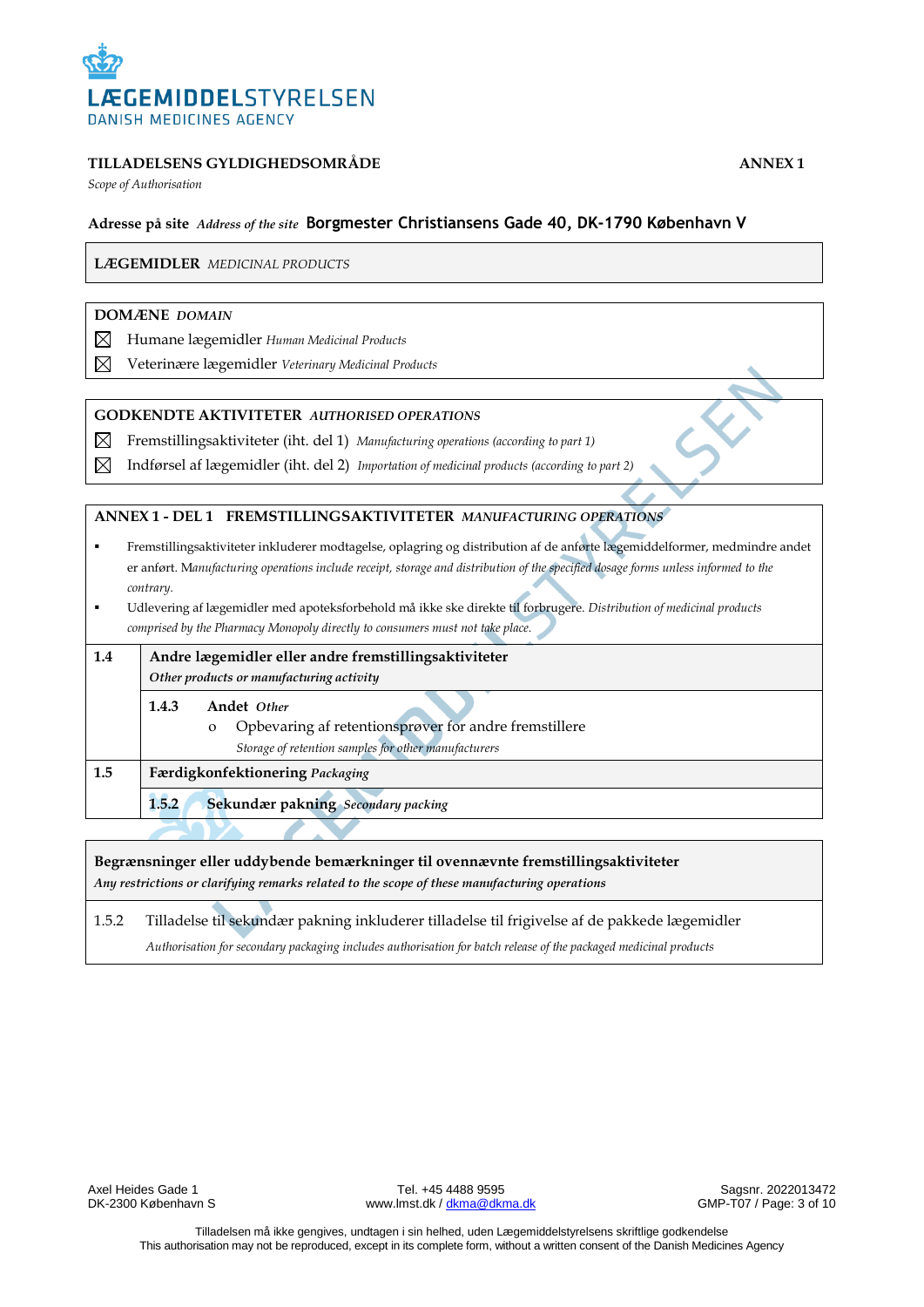

#### **ANNEX 1 (fortsat /** *contd***)**

# **ANNEX 1 - DEL 2 INDFØRSEL AF LÆGEMIDLER FRA LANDE UDENFOR EU/EØS (3. lande)**  *IMPORTATION OF MEDICINAL PRODUCTS FROM COUNTRIES OUTSIDE THE EC/EEA*

- Godkendte indførselsaktiviteter inkluderer modtagelse, oplagring og distribution, medmindre andet er anført. *Authorised importation activities include receipt, storage and distribution unless informed to the contrary.*
- Udlevering af lægemidler med apoteksforbehold må ikke ske direkte til forbrugere. *Distribution of medicinal products comprised by the Pharmacy Monopoly directly to consumers must not take place.*

# **2.3 Andre indførselsaktiviteter** *Other importation activities*

**2.3.1 Sted for fysisk indførsel** *Site of physical importation*

**2.3.4 Andet** *Other* 

- o Lægemidler på specialudleveringstilladelse (§ 29) til levering udelukkende i Danmark *Medicinal products for compassionate use for delivery in DK only*
	-

#### **Begrænsninger eller uddybende bemærkninger til ovennævnte indførselsaktiviteter** *Any restrictions or clarifying remarks related to the scope of these importing operations*

REGISTER DOCKS

Ingen *None*

Axel Heides Gade 1 **Axel Heides Gade 1** Tel. +45 4488 9595 Sagsnr. 2022013472<br>DK-2300 København S Sagsnr. 2022013472 www.lmst.dk [/ dkma@dkma.dk](mailto:dkma@dkma.dk)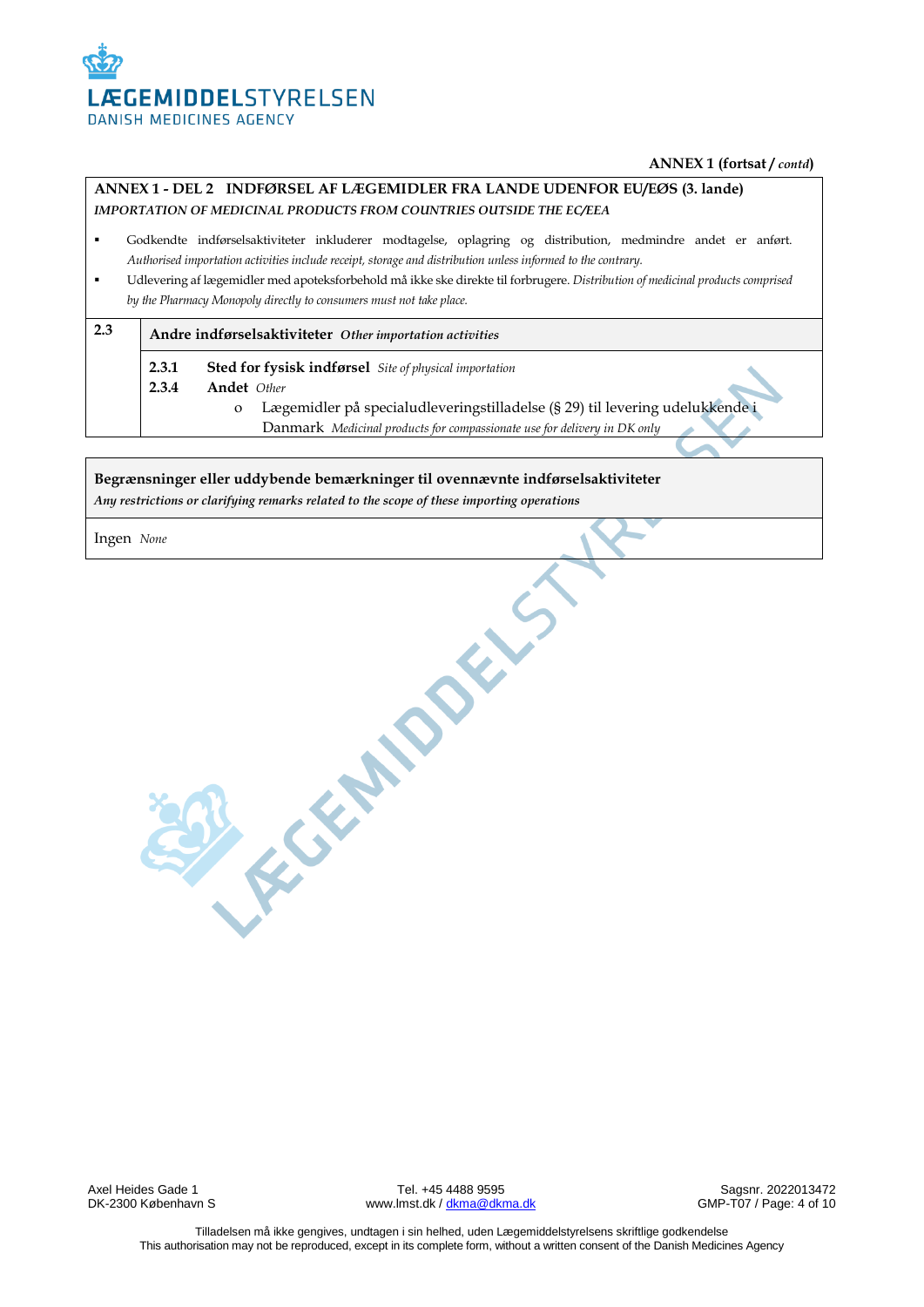

*Scope of Authorisation*

# **Adresse på site** *Address of the site* **Borgmester Christiansens Gade 40, DK-1790 København V**

#### **LÆGEMIDLER TIL KLINISKE FORSØG** *INVESTIGATIONAL MEDICINAL PRODUCTS*

#### **DOMÆNE** *DOMAIN*

- ⊠ Humane lægemidler *Human Medicinal Products*
- ⊠ Veterinære lægemidler *Veterinary Medicinal Products*

#### **GODKENDTE AKTIVITETER** *AUTHORISED OPERATIONS*

- $\boxtimes$  Fremstillingsaktiviteter med lægemidler til kliniske forsøg (iht. del 1) *Manufacturing Operations of* i*nvestigational medicinal products (according to part 1)*
- $\boxtimes$  Indførsel af lægemidler til kliniske forsøg (iht. del 2) *Importation of investigational medicinal products (according to part 2)*

# **ANNEX 2 - DEL 1 FREMSTILLINGSAKTIVITETER MED LÆGEMIDLER TIL KLINISKE FORSØG** *MANUFACTURING OPERATIONS OF INVESTIGATIONAL MEDICINAL PRODUCTS*

- Fremstillingsaktiviteter inkluderer modtagelse, oplagring og engrosforhandling af de anførte lægemiddelformer, medmindre andet er anført. M*anufacturing operations include receipt, storage and distribution of the specified dosage forms unless informed to the contrary.*
- Udlevering af lægemidler med apoteksforbehold må ikke ske direkte til forbrugere. *Distribution of medicinal products comprised by the Pharmacy Monopoly directly to consumers must not take place.*

| 1.4 | Andre lægemidler til kliniske forsøg eller andre fremstillingsaktiviteter |  |
|-----|---------------------------------------------------------------------------|--|
|     | Other investigational medicinal products or manufacturing activity        |  |
|     | Andet Other<br>1.4.3                                                      |  |
|     | Opbevaring af retentionsprøver for andre fremstillere<br>$\mathbf{o}$     |  |
|     | Storage of retention samples for other manufacturers                      |  |
| 1.5 | Færdigkonfektionering Packaging                                           |  |
|     | Sekundær pakning Secondary packing<br>1.5.2                               |  |

#### **Begrænsninger eller bemærkninger til ovennævnte fremstillingsaktiviteter vedr. kliniske forsøg**

*Any restrictions or clarifying remarks related to the scope of these manufacturing operations for investigational medicinal products*

# 1.5.2 Tilladelse til sekundær pakning inkluderer tilladelse til frigivelse af de pakkede lægemidler *Authorisation for secondary packaging includes authorisation for batch release of the packaged medicinal products*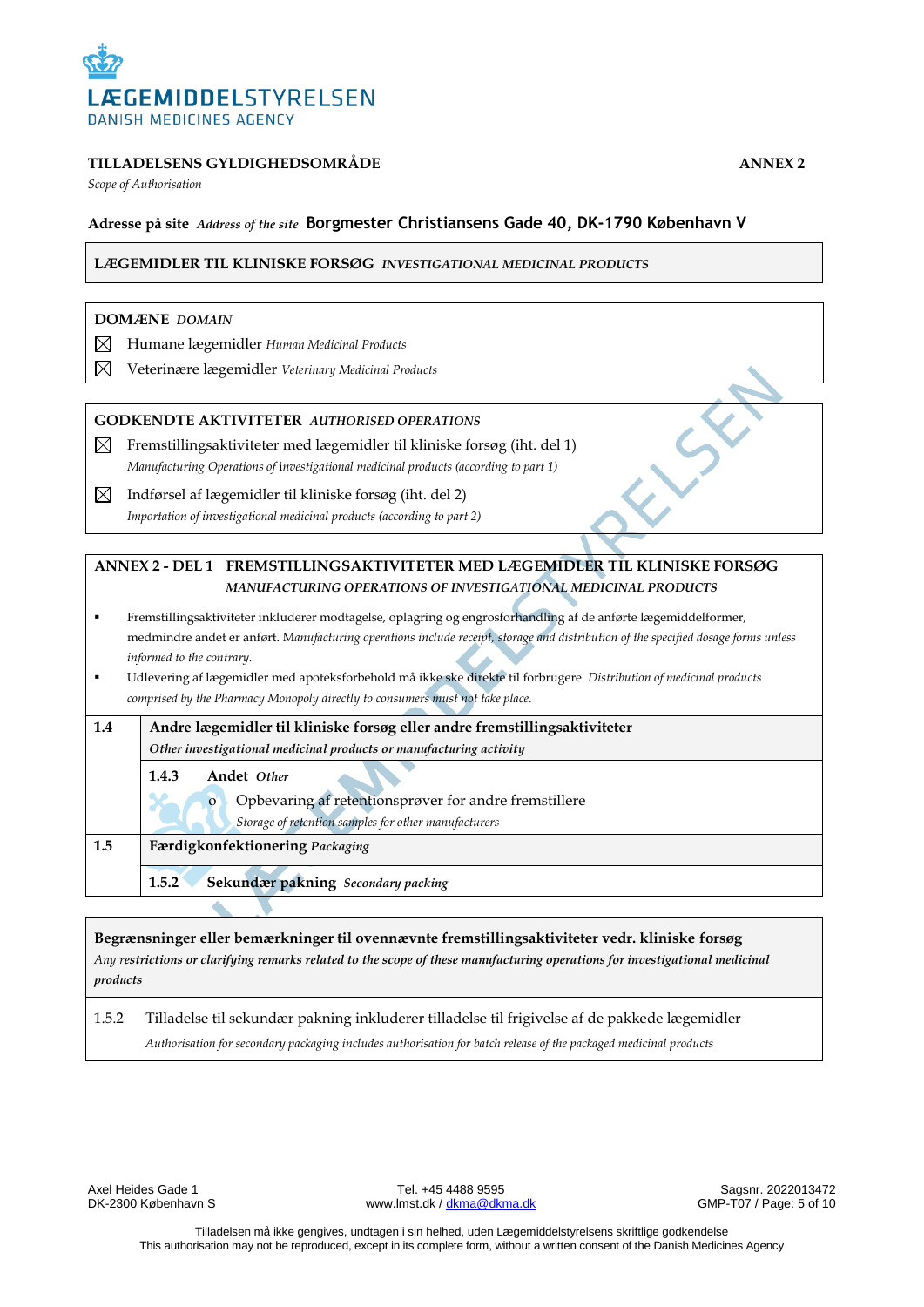

# **ANNEX 2 - DEL 2 INDFØRSEL AF LÆGEMIDLER FRA LANDE UDENFOR EU/EØS (3. lande) TIL KLINISKE FORSØG** *IMPORTATION OF INVESTIGATIONALMEDICINAL PRODUCTS FROM COUNTRIES OUTSIDE THE EC/EEA*

- Godkendte indførselsaktiviteter inkluderer modtagelse, oplagring og distribution, medmindre andet er anført. *Authorised importation activities include receipts, storage and distribution unless informed to the contrary.*
- Udlevering af lægemidler med apoteksforbehold må ikke ske direkte til forbrugere. *Distribution of medicinal products comprised by the Pharmacy Monopoly directly to consumers must not take place.*

| 2.2 | Frigivelse af indførte lægemidler til kliniske forsøg              |                                                                                        |  |
|-----|--------------------------------------------------------------------|----------------------------------------------------------------------------------------|--|
|     |                                                                    |                                                                                        |  |
|     | Batch certification of imported investigational medicinal products |                                                                                        |  |
|     | 2.2.1                                                              | Sterile lægemidler Sterile Products                                                    |  |
|     |                                                                    | 2.2.1.1 Aseptisk fremstillet Aseptically prepared                                      |  |
|     |                                                                    | 2.2.1.2 Terminalt steriliseret Terminally sterilised                                   |  |
|     | 2.2.2<br>Ikke-sterile lægemidler Non-sterile products              |                                                                                        |  |
|     | 2.2.3<br>Biologiske lægemidler Biological products                 |                                                                                        |  |
|     |                                                                    | 2.2.3.1 Blodprodukter Blood products                                                   |  |
|     |                                                                    | 2.2.3.2 Immunologiske produkter Immunological products                                 |  |
|     |                                                                    | 2.2.3.3 Celleterapiprodukter Cell therapy products                                     |  |
|     |                                                                    | Genterapiprodukter Gene therapy products<br>2.2.3.4                                    |  |
|     |                                                                    | Bioteknologiske produkter Biotechnology products<br>2.2.3.5                            |  |
|     |                                                                    | 2.2.3.6 Ekstrakt af human eller animalsk oprindelse Human or animal extracted products |  |
|     |                                                                    | Andre biologiske lægemidler Other biological medicinal products<br>2.2.3.8             |  |
| 2.3 | Andre indførselsaktiviteter Other importation activities           |                                                                                        |  |
|     | 2.3.1                                                              | Sted for fysisk indførsel Site of physical inportation                                 |  |
|     | 2.3.4                                                              | Andet Other                                                                            |  |
|     |                                                                    | Stærke vitamin- og mineralpræparater High-dose vitamins and minerals<br>$\mathbf{O}$   |  |

**Begrænsninger eller bemærkninger til ovennævnte indførselsaktiviteter vedr. kliniske forsøg** *Any restrictions or clarifying remarks related to the scope of these importing operations for investigational medicinal products*

Ingen *None*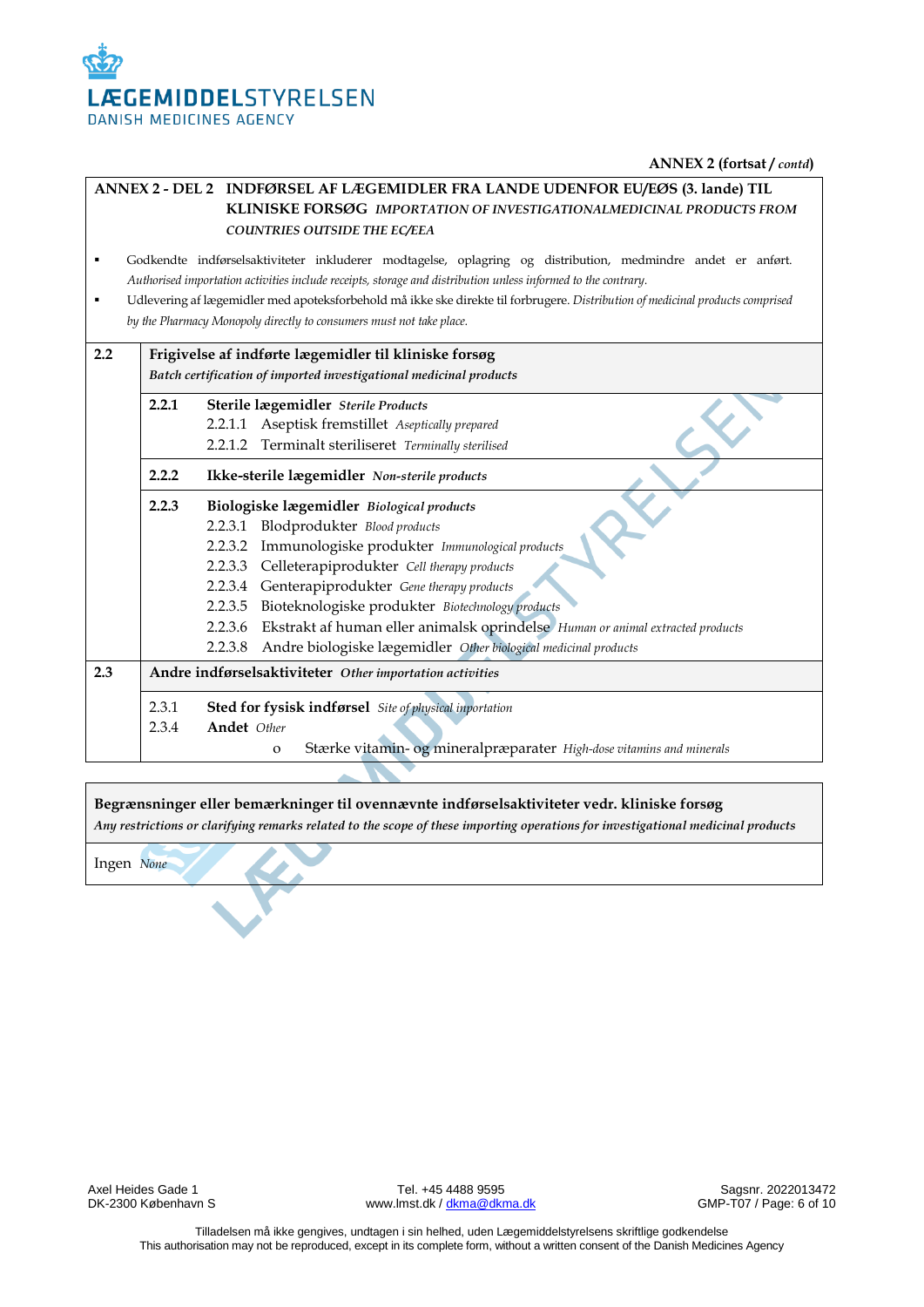

*Scope of Authorisation*

### **Adresse på site** *Address of the site* **Idunsvej 3, DK-4600 Køge**

**LÆGEMIDLER** *MEDICINAL PRODUCTS*

#### **DOMÆNE** *DOMAIN*

- ⊠ Humane lægemidler *Human Medicinal Products*
- $\boxtimes$ Veterinære lægemidler *Veterinary Medicinal Products*

#### **GODKENDTE AKTIVITETER** *AUTHORISED OPERATIONS*

- ⊠ Fremstillingsaktiviteter (iht. del 1) *Manufacturing operations (according to part 1)*
- $\boxtimes$ Indførsel af lægemidler (iht. del 2) *Importation of medicinal products (according to part 2)*

#### **ANNEX 1 - DEL 1 FREMSTILLINGSAKTIVITETER** *MANUFACTURING OPERATIONS*

- Fremstillingsaktiviteter inkluderer modtagelse, oplagring og distribution af de anførte lægemiddelformer, medmindre andet er anført. M*anufacturing operations include receipt, storage and distribution of the specified dosage forms unless informed to the contrary.*
- Udlevering af lægemidler med apoteksforbehold må ikke ske direkte til forbrugere. *Distribution of medicinal products comprised by the Pharmacy Monopoly directly to consumers must not take place.*

| 1.4 | Andre lægemidler eller andre fremstillingsaktiviteter |                                                                                                                                                                                     |  |
|-----|-------------------------------------------------------|-------------------------------------------------------------------------------------------------------------------------------------------------------------------------------------|--|
|     |                                                       | Other products or manufacturing activity                                                                                                                                            |  |
|     | 1.4.3                                                 | Andet Other                                                                                                                                                                         |  |
|     |                                                       | Udtagning og opbevaring af reference- og retentionsprøver for andre fremstillere<br>$\mathbf{o}$<br>Sampling and storage of reference and retention samples for other manufacturers |  |

**Begrænsninger eller uddybende bemærkninger til ovennævnte fremstillingsaktiviteter**

*Any restrictions or clarifying remarks related to the scope of these manufacturing operations*

Ingen *None*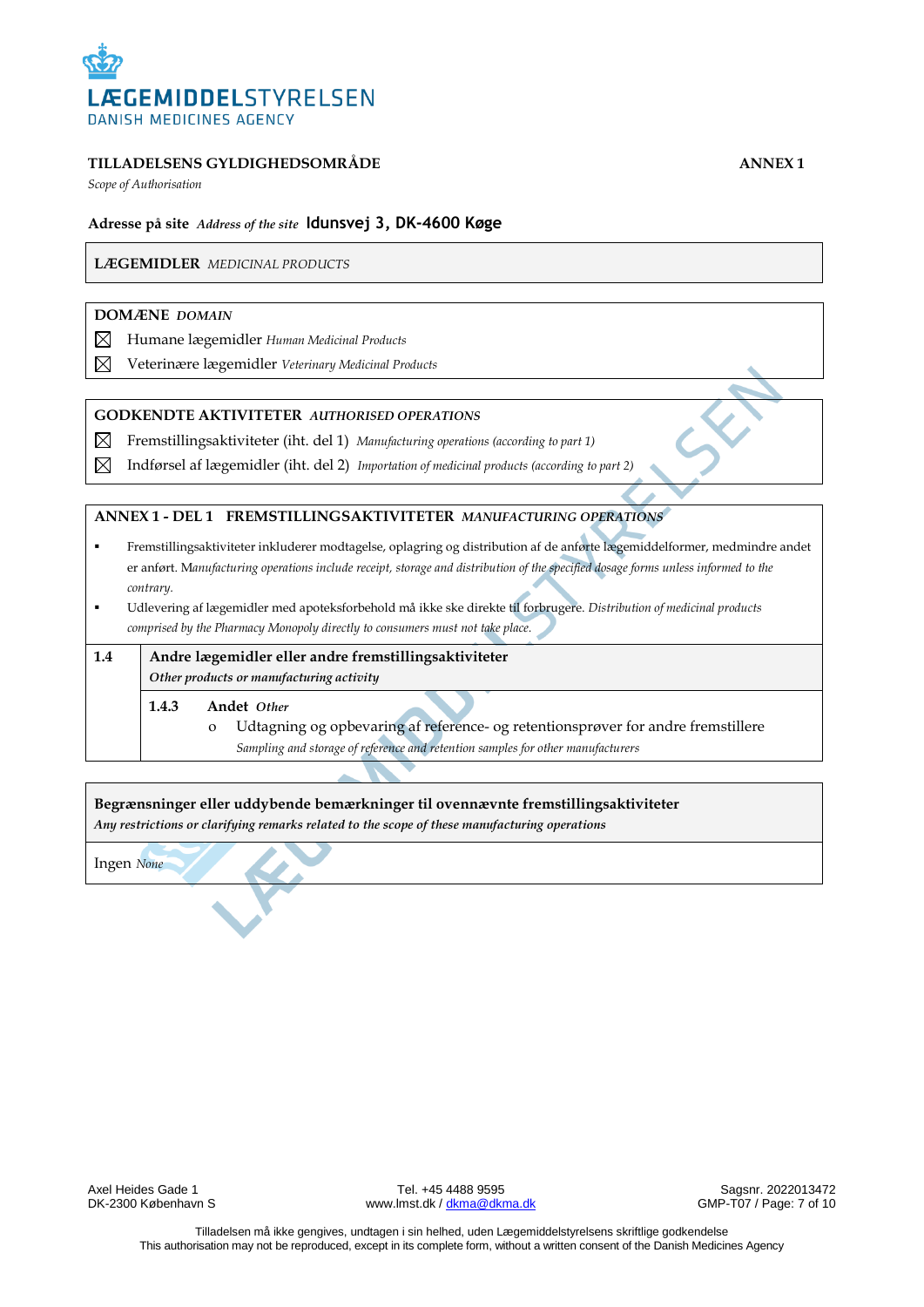

#### **ANNEX 1 (fortsat /** *contd***)**

# **ANNEX 1 - DEL 2 INDFØRSEL AF LÆGEMIDLER FRA LANDE UDENFOR EU/EØS (3. lande)**  *IMPORTATION OF MEDICINAL PRODUCTS FROM COUNTRIES OUTSIDE THE EC/EEA*

- Godkendte indførselsaktiviteter inkluderer modtagelse, oplagring og distribution, medmindre andet er anført. *Authorised importation activities include receipt, storage and distribution unless informed to the contrary.*
- Udlevering af lægemidler med apoteksforbehold må ikke ske direkte til forbrugere. *Distribution of medicinal products comprised by the Pharmacy Monopoly directly to consumers must not take place.*

| 2.3 |                | Andre indførselsaktiviteter Other importation activities                                                               |
|-----|----------------|------------------------------------------------------------------------------------------------------------------------|
|     | 2.3.1<br>2.3.2 | <b>Sted for fysisk indførsel</b> Site of physical importation<br>Indførsel af mellemprodukter til videre forarbejdning |
|     |                | Importation of intermediate which undergoes further processing                                                         |
|     | 2.3.4          | Andet Other                                                                                                            |
|     |                | Stærke vitamin- og mineralpræparater High-dose vitamins and minerals<br>$\Omega$                                       |

#### **Begrænsninger eller uddybende bemærkninger til ovennævnte indførselsaktiviteter**

R. F. GENERALLY

*Any restrictions or clarifying remarks related to the scope of these importing operations*

Ingen *None*

Axel Heides Gade 1 **Axel Heides Gade 1** Tel. +45 4488 9595 Sagsnr. 2022013472<br>DK-2300 København S Sagsnr. 2022013472 www.lmst.dk [/ dkma@dkma.dk](mailto:dkma@dkma.dk)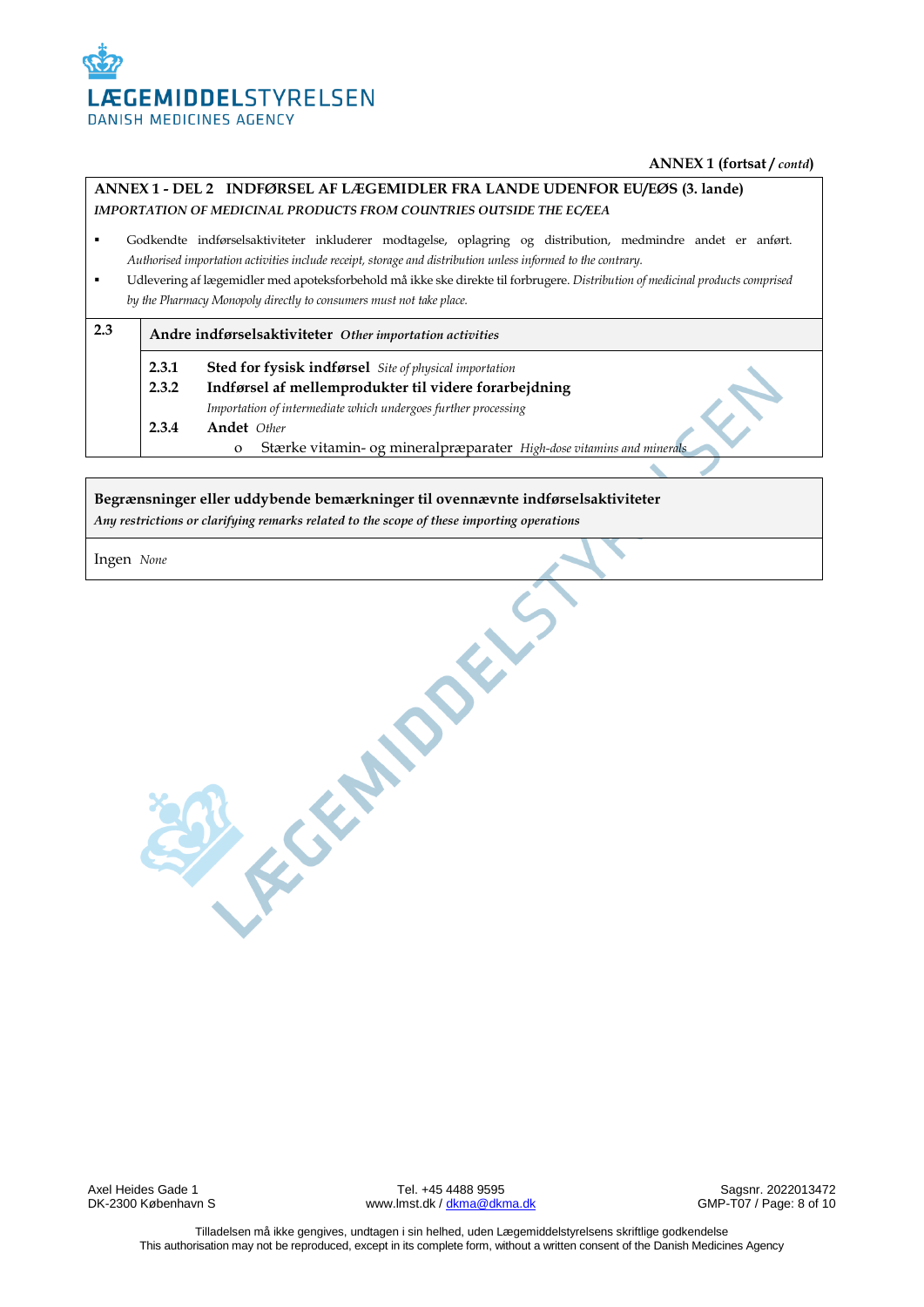

*Scope of Authorisation*

# **Adresse på site** *Address of the site* **Idunsvej 3, DK-4600 Køge**

#### **LÆGEMIDLER TIL KLINISKE FORSØG** *INVESTIGATIONAL MEDICINAL PRODUCTS*

#### **DOMÆNE** *DOMAIN*

- ⊠ Humane lægemidler *Human Medicinal Products*
- ⊠ Veterinære lægemidler *Veterinary Medicinal Products*

#### **GODKENDTE AKTIVITETER** *AUTHORISED OPERATIONS*

 $\boxtimes$  Indførsel af lægemidler til kliniske forsøg (iht. del 2) *Importation of investigational medicinal products (according to part 2)*

# **ANNEX 2 - DEL 2 INDFØRSEL AF LÆGEMIDLER FRA LANDE UDENFOR EU/EØS (3. lande) TIL KLINISKE FORSØG** *IMPORTATION OF INVESTIGATIONALMEDICINAL PRODUCTS FROM COUNTRIES OUTSIDE THE EC/EEA*

- Godkendte indførselsaktiviteter inkluderer modtagelse, oplagring og distribution, medmindre andet er anført. *Authorised importation activities include receipts, storage and distribution unless informed to the contrary.*
- Udlevering af lægemidler med apoteksforbehold må ikke ske direkte til forbrugere. *Distribution of medicinal products comprised by the Pharmacy Monopoly directly to consumers must not take place.*

# **2.3 Andre indførselsaktiviteter** *Other importation activities* 2.3.1 **Sted for fysisk indførsel** *Site of physical inportation* 2.3.4 **Andet** *Other* o Stærke vitamin- og mineralpræparater *High-dose vitamins and minerals*

**Begrænsninger eller bemærkninger til ovennævnte indførselsaktiviteter vedr. kliniske forsøg** *Any restrictions or clarifying remarks related to the scope of these importing operations for investigational medicinal products*

Ingen *None*